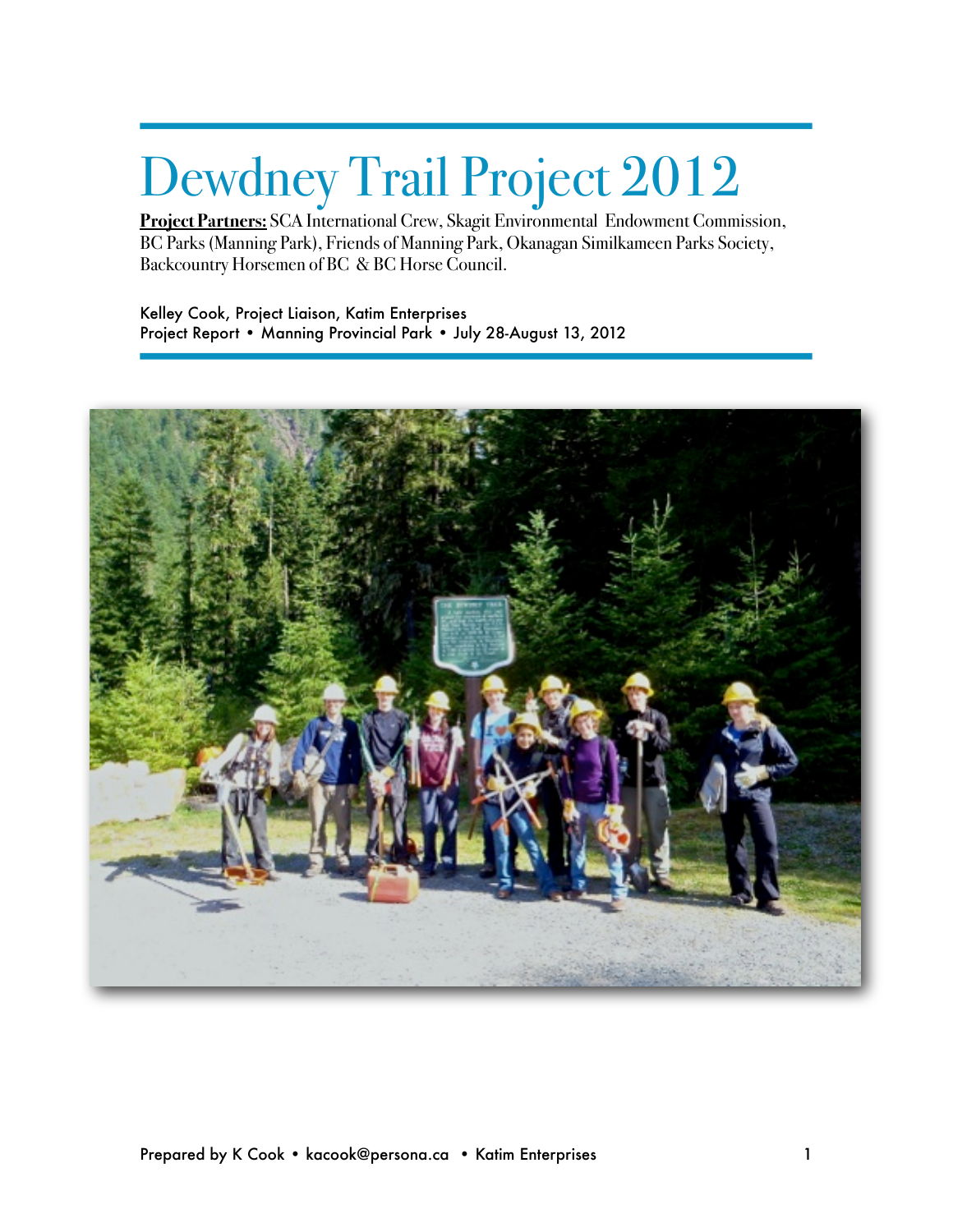# Project Summary

SCA International Crew

## SUMMER 2012



*Learning trail maintenance while connecting with the natural world*

### The Dewdney Trail in the Snass Creek Drainage

Friends of Manning Park volunteers contacted Ed Atkinson, Southern Interior Area Supervisor for BC Parks last year to propose a plan to clear the Dewdney Trail. The trail is of great historical significant to British Columbia and was a popular equestrian and hiking trail. Due to funding restraints, maintenance had been minimal over the past few years and the trail was barely passable on foot or by horse. With it's location within the Skagit watershed, Ed suggested applying for the SCA International Crew to be a partner in this project. BC Parks supported the project and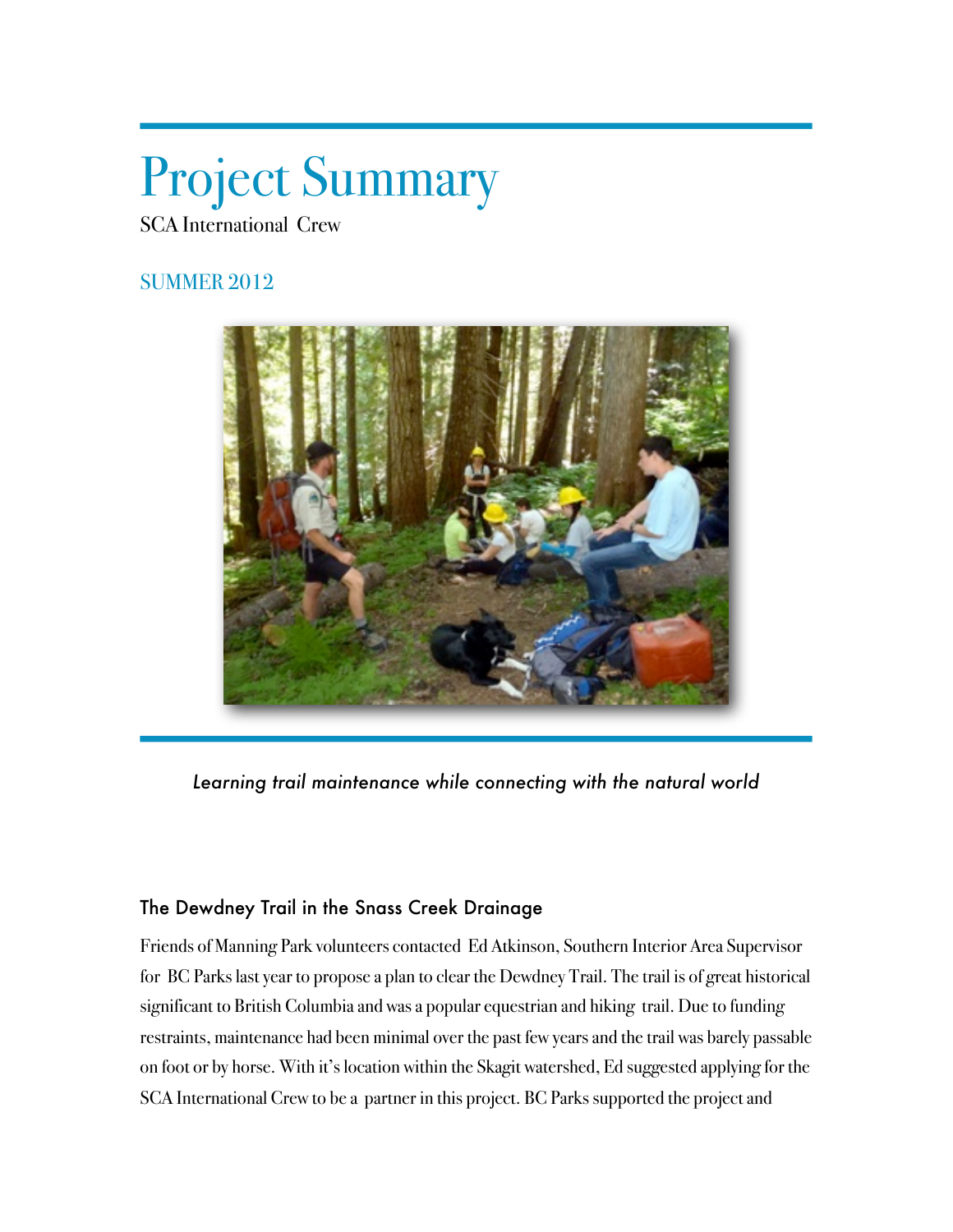supplied all the equipment and supplies needed to successfully complete the project. Additional funding and support came from the Backcountry Horsemen of BC and the BC Horse Council as well as the Okanagan Similkameen Parks Society who sponsored the historical kilometer markers and the volunteer barbecue.

Snass Creek flows south from its headwaters deep within Manning Provincial Park and is a major tributary of the Skagit River. This remaining section of the original Dewdney Trail closely follows Snass Creek to its origin at the Cascade Divide. The trail was built in 1860 and was the first engineered trail built in the Colony of British Columbia. This historically significant route linked all the communities across the southern portion of the colony from the coast to the Kooteneys during the gold rush.

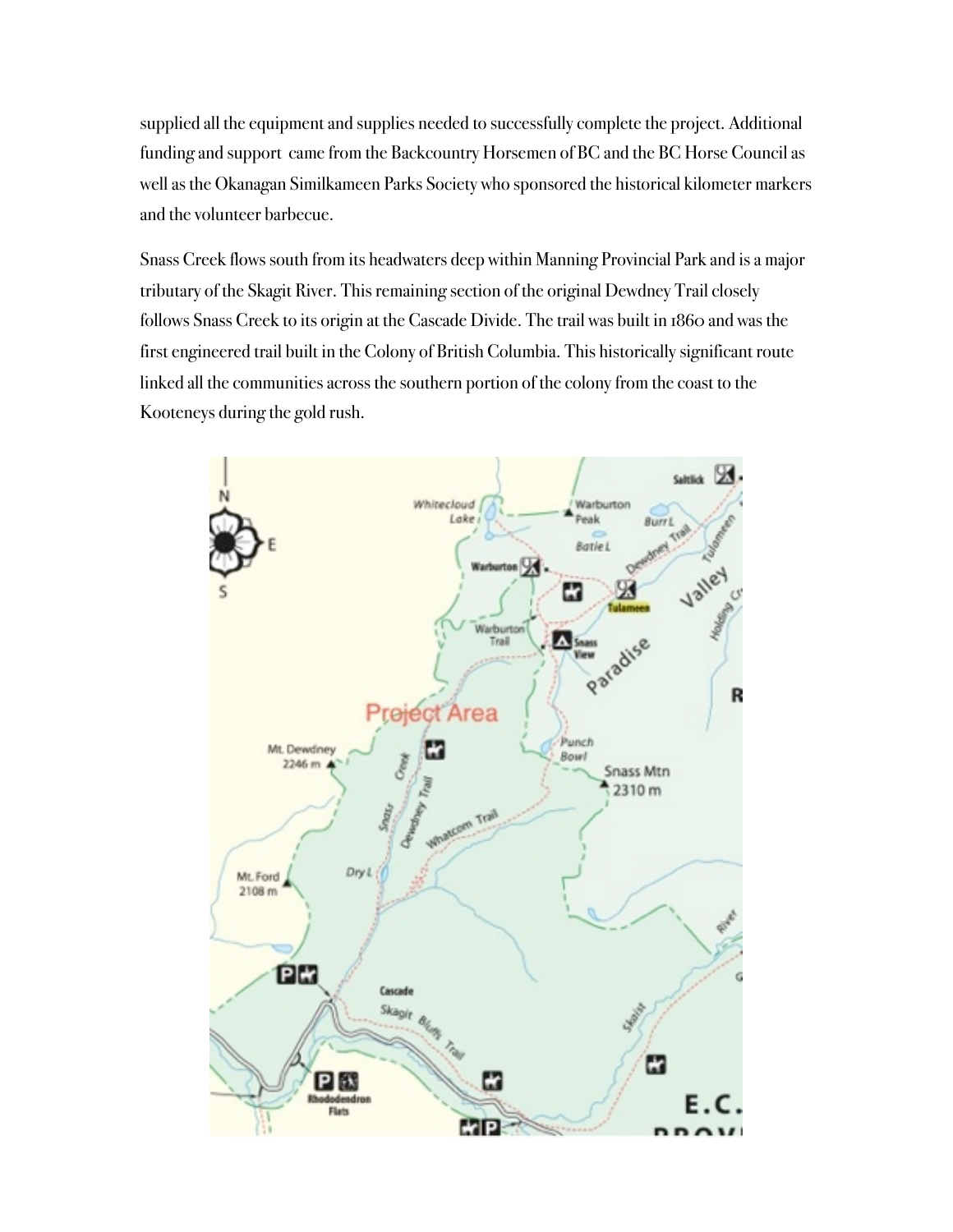#### **Training**

Leigh-Ann Johnson of Katim Enterprises oversaw the project under contract for BC Parks. She conducted a safety prework with the crew on their arrival in Manning Park. This included safe work practices, provincial emergency procedures, a bear aware video and project objectives. Kelley Cook was the trail supervisor and was involved with crew in the field.



#### Project Outcomes

The crew bucked and cleared windfall as well as brushing over five kilometers of overgrown trail. They installed historical markers at one kilometer intervals along the trail. Paradise Cabin chores included building new steps, installing a door, chopping wood, staining, installing rodent proof wire mesh and general clean up. Bringing together all ages of volunteers was a great success.





Hiking into remote sections of trail Historical trail markers were hung by the crew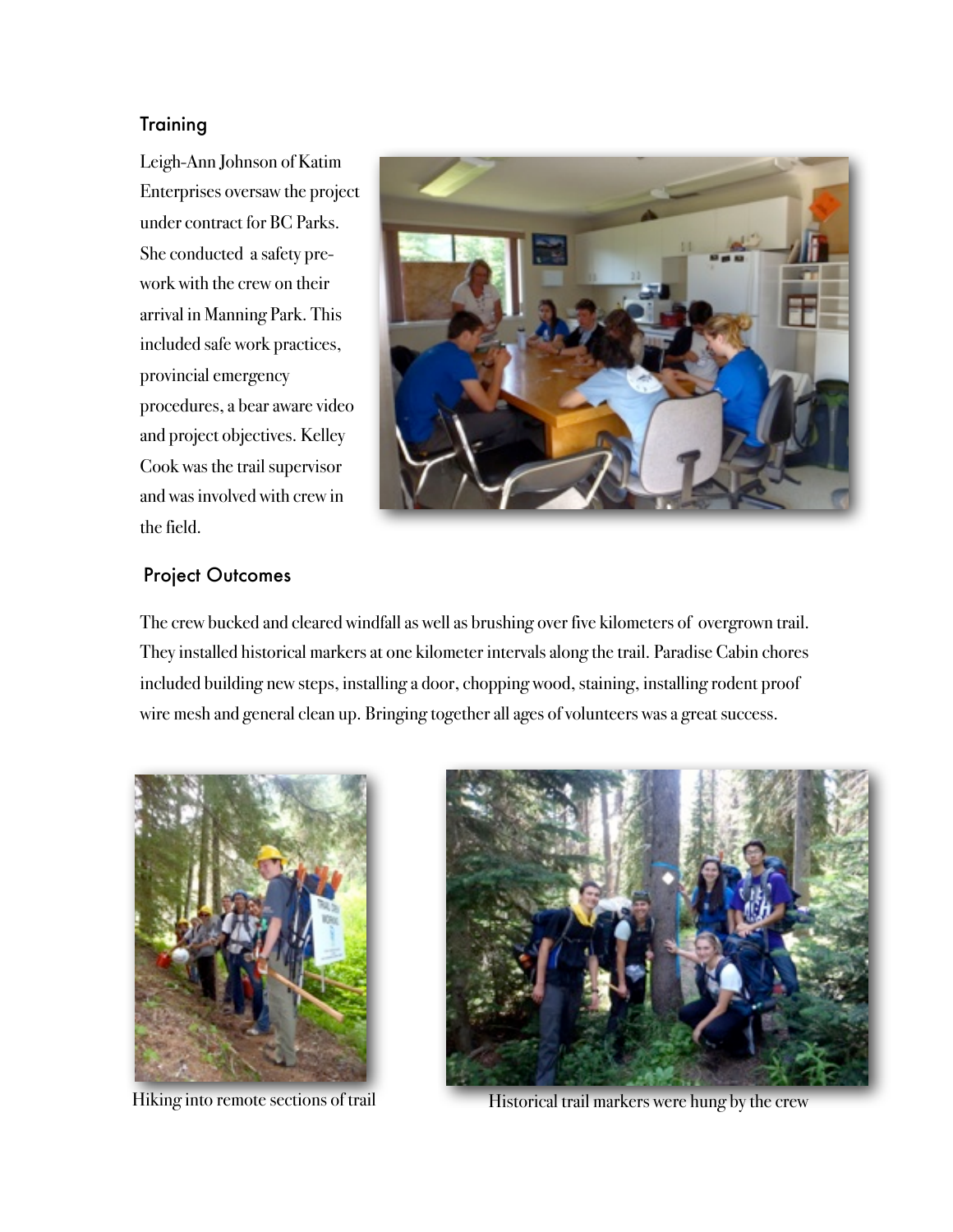

Tulameen Cabin in Paradise Valley Split & piled wood

#### Volunteer Appreciation Barbecue & **Gathering**

A wind up party was held for the group and other volunteers involved in the project.The Backcountry Horsemen of BC carried the food in on pack horses much like the historic pack trains that once used this route. Other riders came in from the east clearing the trail as they made their way to the gathering. The students helped prepare the food and cooked it over an open fire. Connecting with other volunteers was a great experience for the students.









Students welcome incoming horse brigades Volunteers of all ages share the love of music